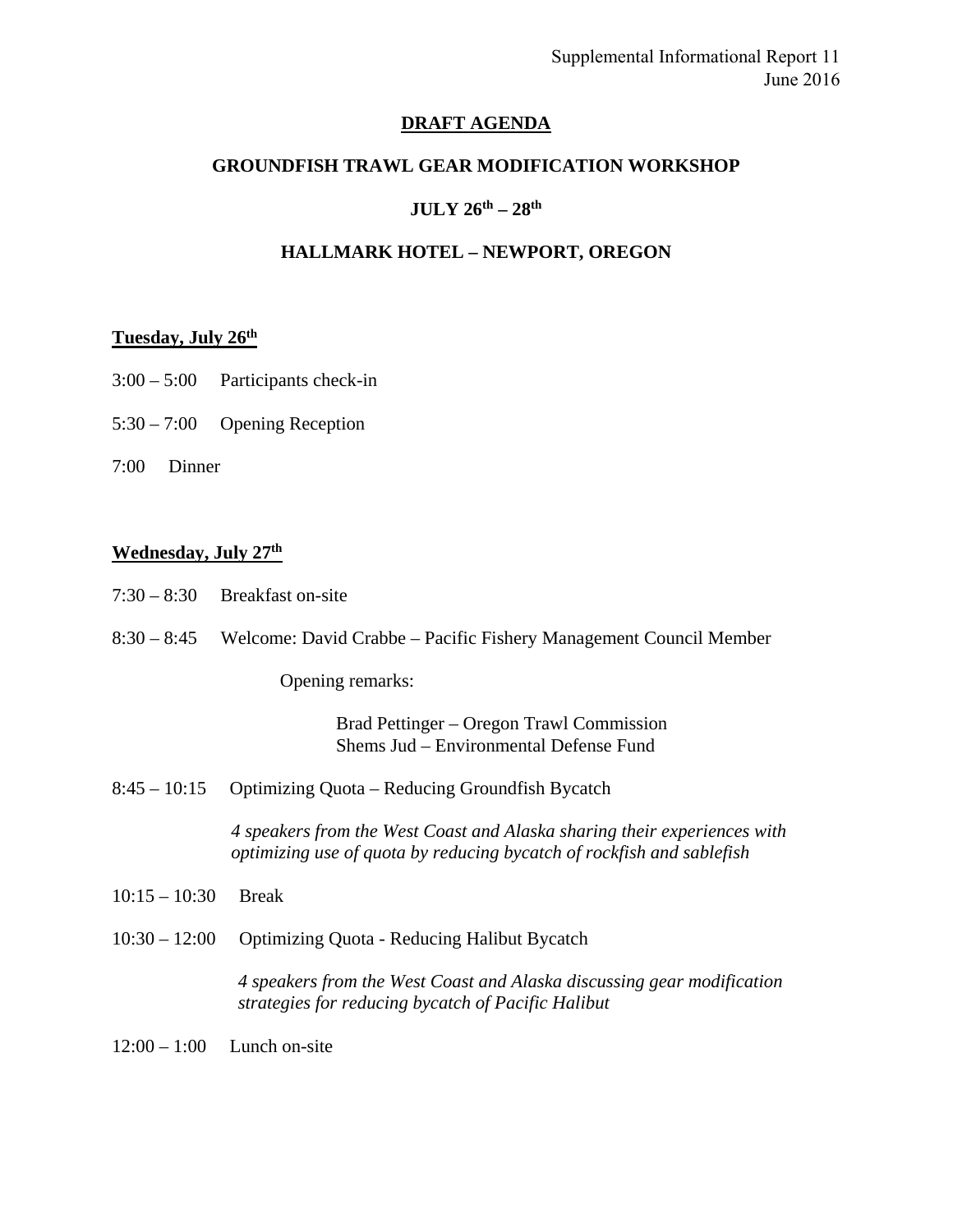1:00 – 4:00 Enhancing Flexibility and Markets – gear restrictions, sustainability issues, and reducing bottom impacts

> *7 speakers from Alaska, the East Coast and the West Coast discussing current gear restrictions and rationales, the role those regulations play in recent sustainability assessments, and research being conducted on habitat impacts.*

- 4:00 5:00 Break
- 5:00 8:00 Reception, gear viewing, and dinner at Foulweather trawl gear shop

### **Thursday, July 28th**

- 7:30 8:30 Breakfast on-site
- $8:30 8:45$  Opening remarks
- 8:45 10:15 Reducing Fuel Costs Innovative designs and deployment strategies

*4 speakers discussing recent innovations in door and net design and strategies for effective deployment and answering questions.* 

- 10:15 10:30 Break
- 10:30 12:00 Optimizing time on the water Electronics and Cameras

*4 speakers sharing experiences and perspectives on the latest in sensors and cameras, across a range of uses price points* 

- $12:00 1:00$  Lunch on-site
- 1:00 2:00 Facilitating adoption finding incentives and financing

 *4 speakers from the West Coast and Alaska providing perspectives and tools for overcoming barriers to adoption* 

- 2:00 3:20 Facilitated discussion of next steps and new directions
- 3:20 3:30 Concluding remarks
- 3:30 Adjourn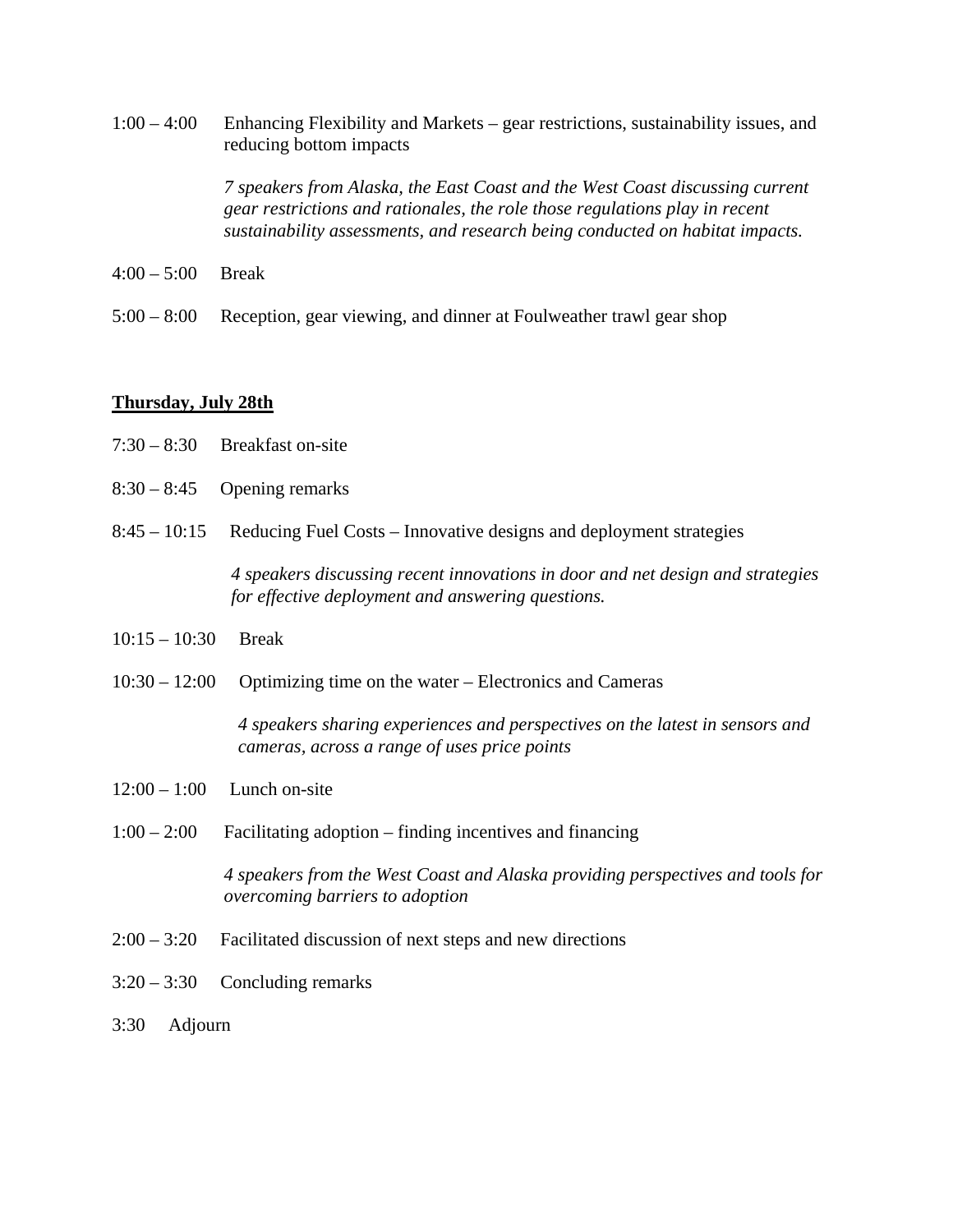

Chuck Tracy - NOAA Affiliate <chuck.tracy@noaa.gov>

# Please RSVP to the Groundfish Trawl Gear Modification Workshop by Thursday, June 30th!

3 messages

Katherine Mah <kmah@edf.org> To: "chuck.tracy@noaa.gov" <chuck.tracy@noaa.gov> Thu, Jun 16, 2016 at 3:35 PM

Dear Chuck.

We are excited to invite you to the Groundfish Trawl Gear Modification Workshop at the Hallmark Hotel in Newport, Oregon from the 26<sup>th</sup> through the 28<sup>th</sup> of July! The goal of the workshop is to bring West Coast fishermen together with researchers and others from around the country to share experiences with gear modifications aimed at reducing bycatch, fuel costs and impacts. Please find a draft agenda attached.

Confirmation: Please RSVP by June 30<sup>th</sup> if you hope to attend. Registration is free! We understand that fishermen need to take advantage of good weather windows but if you are potentially interested, please RSVP and cancel later if necessary. Rooms and meals are included. Participants will be checking in on the evening of the 26<sup>th</sup> and the workshop will be on the 27<sup>th</sup> and 28<sup>th</sup>, ending mid-afternoon on the 28<sup>th</sup>. Please respond with the nights that you will need accommodation for

Booking travel: Travel assistance is available on a limited basis. If you need help with costs please contact me and we can make necessary arrangements.

Lodging: We've already reserved hotel space at the Hallmark Hotel. Rooms are reserved for two nights: July 26<sup>th</sup> and 27<sup>th</sup>. No further action is needed from you.

Again, please respond by June 30<sup>th</sup> and feel free to contact me with any questions!

We look forward to seeing you at the event!

**Katherine Mah** Senior Assistant, Oceans Program

**Environmental Defense Fund** 123 Mission Street San Francisco, CA 94105 T4152936082 F4152936051 kmah@edf.org edf.org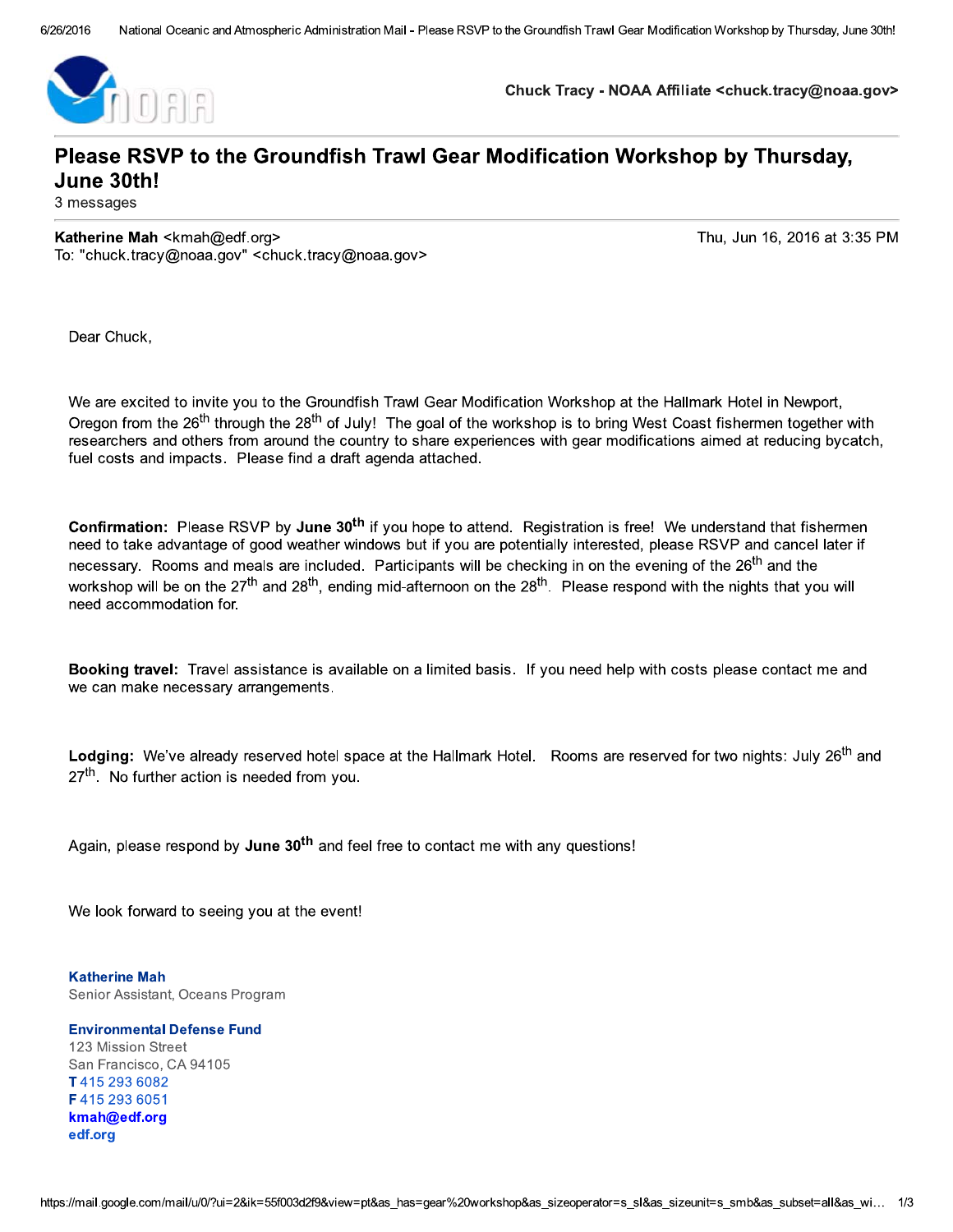6/26/2016 National Oceanic and Atmospheric Administration Mail - Please RSVP to the Groundfish Trawl Gear Modification Workshop by Thursday, June 30th!

**Katherine Mah** 

Senior Assistant, Oceans Program

**Environmental Defense Fund** 

123 Mission Street San Francisco, CA 94105 T4152936082 F4152936051 kmah@edf.org edf.org

**Katherine Mah** Senior Assistant, Oceans Program

#### **Environmental Defense Fund**

123 Mission Street San Francisco, CA 94105 T4152936082 F4152936051 kmah@edf.org edf.org

This e-mail and any attachments may contain confidential and privileged information. If you are not the intended recipient, please notify the sender immediately by return email, delete this e-mail and destroy any copies. Any dissemination or use of this information by a person other than the intended recipient is unauthorized and may be illegal.

**Groundfish Trawl Gear Modification Workshop DRAFT Agenda.pdf** V- $10K$ 

Chuck Tracy - NOAA Affiliate <chuck tracy@noaa.gov> To: Donald McIsaac - NOAA Affiliate <Donald.McIsaac@dma-consulting.net> Thu, Jun 16, 2016 at 3:43 PM

Hi Don;

This is the gear workshop situation. I'll give Kathrine or Shems a call tomorrow about holding some spots for GMT, but cost looks cheap. Contractor just arrived so will talk to you later, call if you want in an hour or so.

Given that hotel and meals are covered, so only cost for GMT would be transportation, do you think [Quoted text hidden]

Chuck Tracy **Acting Executive Director** Pacific Fishery Management Council 7700 NE Ambassador Place Ste 101 Portland, OR 97220 503-820-2280 (front desk) 503-820-2415 (direct line)

Groundfish Trawl Gear Modification Workshop DRAFT Agenda.pdf  $10K$